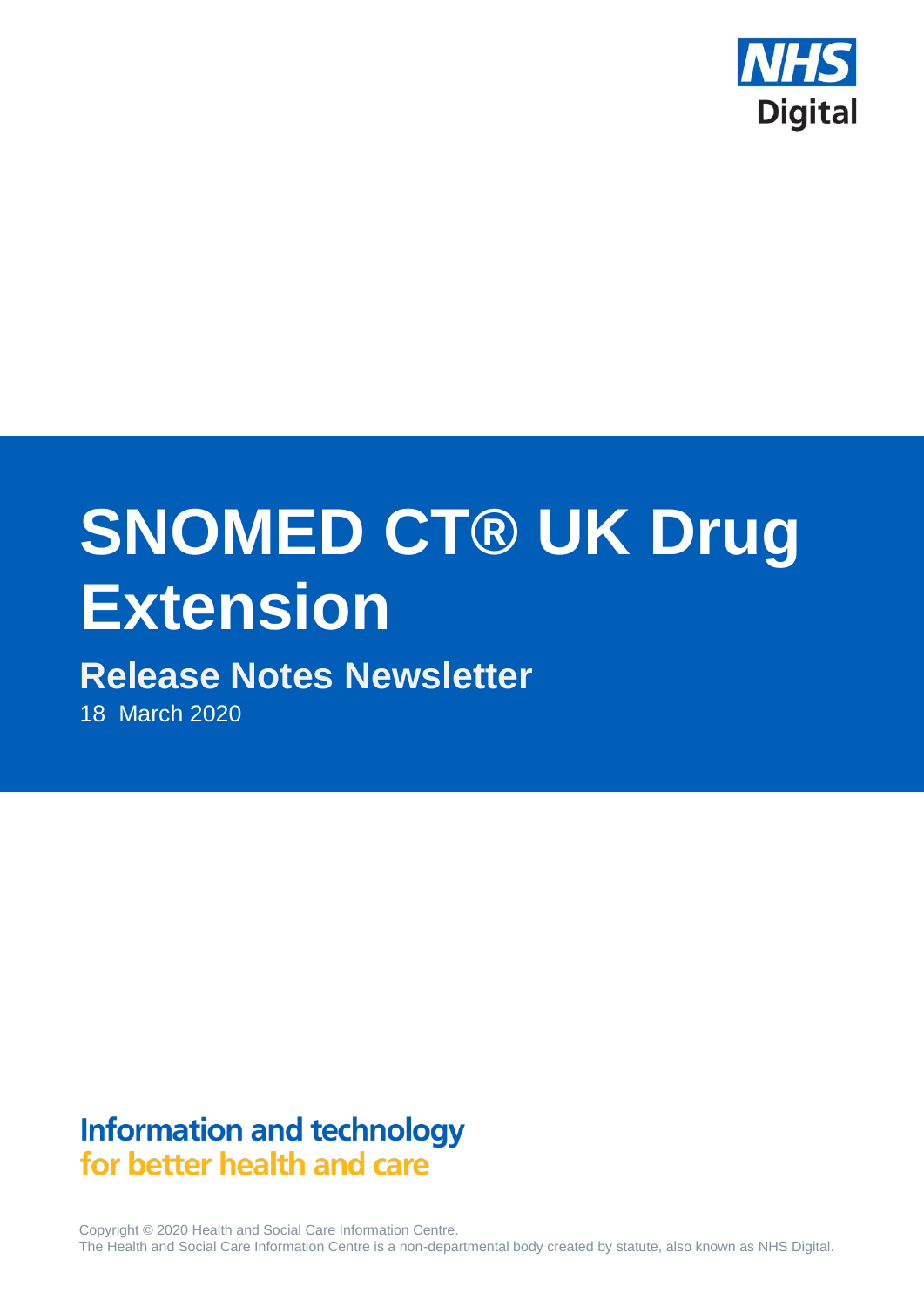## This document covers the data provided in Release Format 2 (RF2) of SNOMED CT

The Release Notes Newsletter has been constructed to add further clarification to some dm+d content that has been identified as requiring such (due to e.g. differences between dm+d approach and that of current drug catalogues) and to communicate changes to the release and forthcoming changes to future releases.

This document is intended to be adjunct to, not a replacement, for other documentation already available, and should be read in conjunction with current published dm+d documentation available through the 'dm+d resources' section of the [dm+d website.](https://www.nhsbsa.nhs.uk/pharmacies-gp-practices-and-appliance-contractors/dictionary-medicines-and-devices-dmd) SNOMED CT UK Edition [notices and known issues](https://hscic.kahootz.com/connect.ti/t_c_home/view?objectId=14224752) are published on [Delen,](https://hscic.kahootz.com/connect.ti/t_c_home) the NHS Digital terminology and classifications collaboration site.

All queries (omissions, perceived inaccuracies etc) about this document should be directed to the NHS Digital, Standards Delivery helpdesk [\(information.standards@nhs.net\)](mailto:information.standards@nhs.net).

Please note:

- The content of this document is intended to support implementation and usage of dm+d and is not a replacement for good system design.
- This document will be subject to update further to user feedback and any changes to dm+d content or structure.
- Whilst the first section may see little change (but see note above) the final sections detail changes and forthcoming changes to specific releases and content will therefore be updated with each release.

\*This document is designed to support dm+d content in general but specifically the SNOMED CT<sup>1</sup> UK Drug Extension. For more information about all components and releases relating to dm+d see the [dm+d website](https://www.nhsbsa.nhs.uk/pharmacies-gp-practices-and-appliance-contractors/dictionary-medicines-and-devices-dmd)

<sup>1</sup> SNOMED® and SNOMED CT® are registered trademarks of the International Health Terminology Standards Development Organisation (IHTSDO®) [\(www.snomed.org\)](http://www.snomed.org/). SNOMED CT® was originally created by the College of American Pathologists.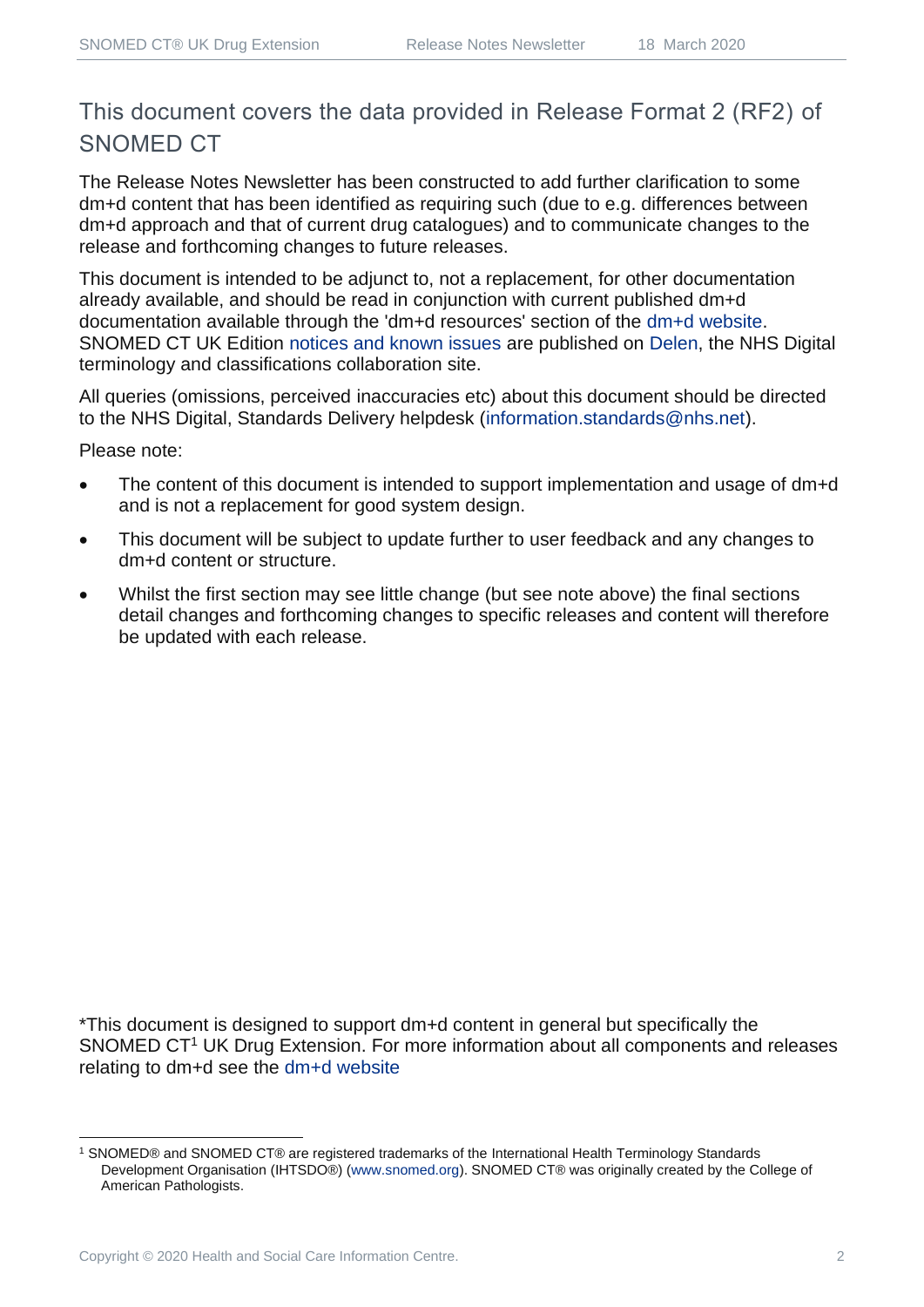### COPYRIGHT

- This material includes SNOMED Clinical Terms® (SNOMED CT®) which is used by permission of the International Health Terminology Standards Development Organisation (IHTSDO). All rights reserved. SNOMED CT®, was originally created by The College of American Pathologists. "SNOMED" and "SNOMED CT" are registered trademarks of the IHTSDO.
- The NHS Dictionary of Medicines and Devices (dm+d) has been developed and is delivered through a partnership between the Health and Social Care Information Centre [\(digital.nhs.uk\)](https://digital.nhs.uk/) and the NHS Business Services Authority [\(https://www.nhsbsa.nhs.uk/nhs-prescription-services\)](https://www.nhsbsa.nhs.uk/nhs-prescription-services)

#### DISCLAIMER

The Health and Social Care Information Centre<sup>2</sup> (HSCIC) accepts no liability for loss of data or for indirect or consequential losses, which is not the result of the negligence of the HSCIC and liability for such losses is hereby expressly excluded.

No warranty is given by the HSCIC, the Department of Health and Social Care or the International Health Terminology Standards Development Organisation as to the accuracy and comprehensiveness of SNOMED CT. All conditions, warranties, terms and undertakings, express or implied, whether by statute, common law, trade practice, custom, course of dealing or otherwise (including without limitation as to quality, performance or fitness or suitability for purpose) in respect of SNOMED CT are hereby excluded to the fullest extent permissible by law.

<sup>&</sup>lt;sup>2</sup> The Health and Social Care Information Centre is a non-departmental body created by statute, also known as NHS Digital.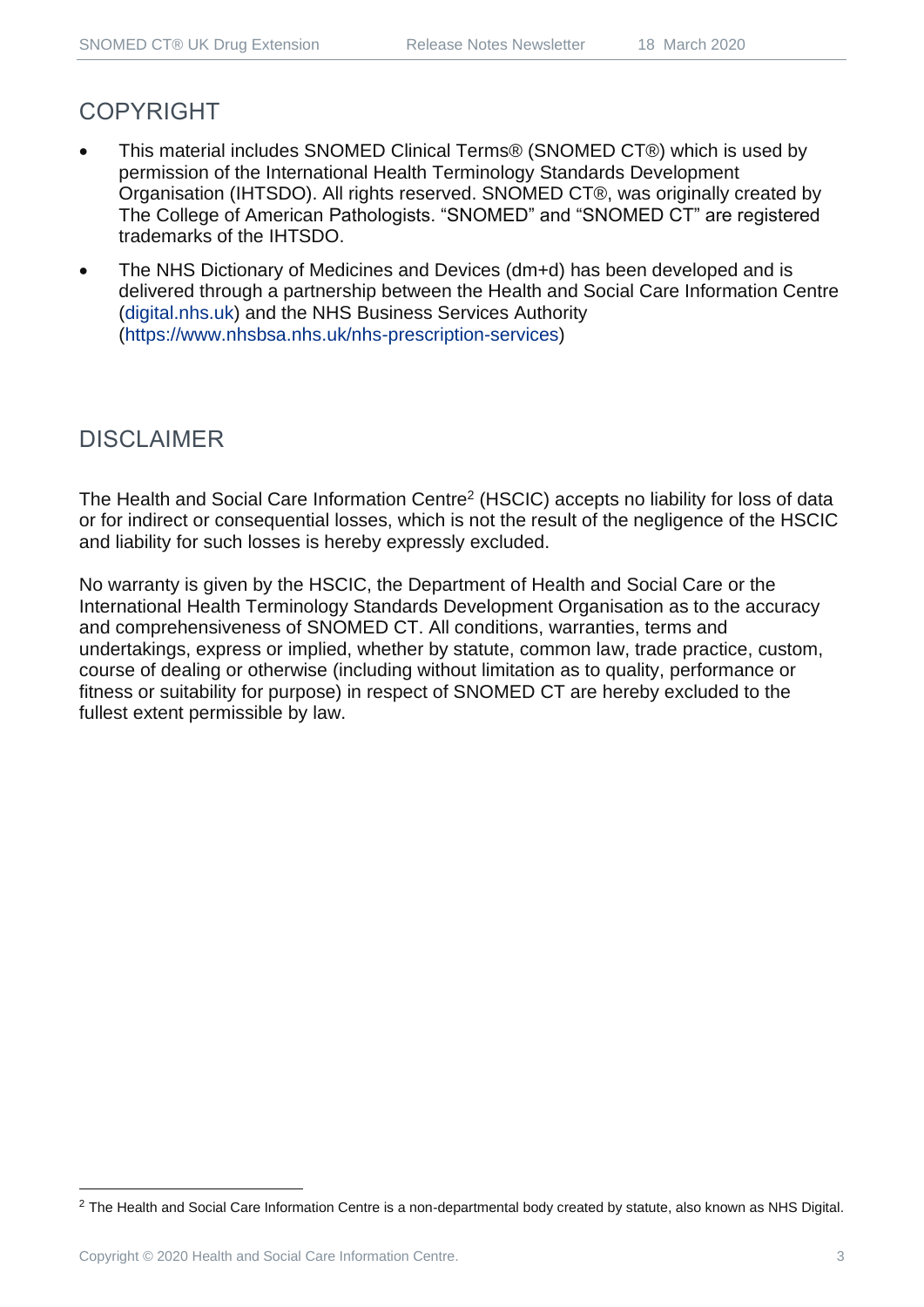# **1 Comments on current content:**

## **1.1 Dose forms**

With respect to Editorial Policy it is important to emphasise:

#### **1.1.1 Patches**

- Strength is usually expressed as the amount of 'active drug' (by weight) released over x hours (e.g. per hour or per 24 hours)
- The intended duration of usage of a patch is not identified at VMP or AMP level i.e. a transdermal estradiol patch releasing 50mcg/24hours would be represented by the same VMP whether it is intended for twice weekly usage or weekly usage
- No distinction is made to differentiate the type of drug reservoir utilised although this may be relevant in certain off-license indications.

#### **1.1.2 Injections**

Due to the need to add more information to the dose form in dm+d injections are expressed as e.g. powder and solvent for injection etc rather than merely injection. However, the need to pick a dose form of this complexity may be prohibitive in secondary care prescribing where the prescriber merely wishes to prescribe an 'injection'.

Within the guidance for secondary care there is outlined the means for prescribers to prescribe at the more abstract level (injection). Please refer to the Secondary Care Implementation Guidance for details, in the 'Implementation Guidance' section of the [dm+d](https://www.nhsbsa.nhs.uk/pharmacies-gp-practices-and-appliance-contractors/dictionary-medicines-and-devices-dmd)  [website.](https://www.nhsbsa.nhs.uk/pharmacies-gp-practices-and-appliance-contractors/dictionary-medicines-and-devices-dmd)

#### **1.1.3 Injections for intraspinal use**

Injections licensed for intraspinal administration are not differentiated at VMP level in dm+d. In addition a number of products that may be given by this route are unlicensed specials. For prescriptions requiring a product to be given by these high risk routes it is necessary that the suitability of the product to be administered is confirmed at the point of dispensing and/or administration.

#### **1.1.4 Alcoholic vs aqueous gels**

The base used in cutaneous products is not identified at VMP level in dm+d. This may mean that in order to specify a patients requirements more specifically prescribing at AMP level is more appropriate.

For example:

• Benzoyl peroxide 5% gel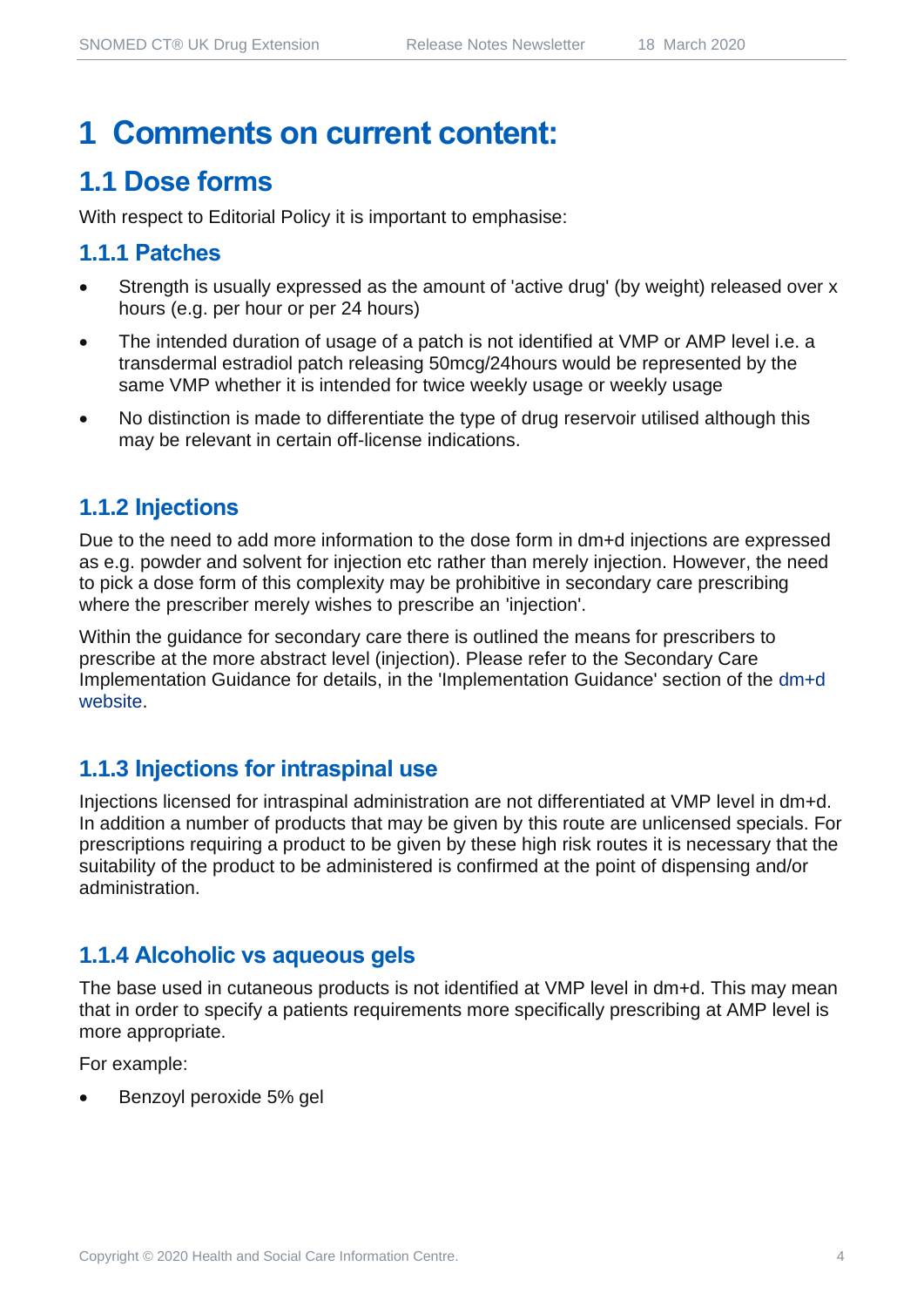## **1.2 Editorial Policy**

#### **1.2.1 Preservative Free**

The preservative free flag is used to denote the absence of preservative in preservative free *eye drops* only.

Please note:

- the setting of this flag only confirms that preservative is absent from the VMP; a null value does not necessarily indicate that it is present
- *The flag is not applied to any other dose form* i.e. intra-spinal injections are not distinguished (see note above).

#### **1.2.2 Route of administration**

Information on route of administration is provided at VMP level. The information is only provided as a support for decision support and not intended to inform clinicians on usage.

At VMP level routes are merely a superset of the linked AMP licensed routes.

#### **1.2.3 Inclusion of Unit of Measure at VMP**

Semantic normal form patterns for VMP descriptions in dm+d follow the pattern:

**Name Strength** Modification(s) **Form Unit dose** xxx-free(s)

Following this pattern would mean for tablets, capsules etc full description would be:

Atenolol 25mg tablets 1 tablet

To retain these full descriptions would make the descriptions unsuitable for use in a human interface. Therefore the unit dose is left implied (Atenolol 25mg tablets).

There are instances however where the form is insufficiently precise to describe the product and therefore the unit dose is included in the name. These instances include:

• The form injection does not fully describe a product therefore the name is qualified with the unit dose form for example: ampoules, vials, pre-filled syringes etc.

E.g. Furosemide 50mg/5ml solution for injection ampoules.

• Other unit dose examples include: Budesonide 250micrograms/ml nebuliser liquid 2ml unit dose vials, Carbenoxalone 1% granules 2g sachets, Benorilate 2g granules sachets.

*See dm+d Editorial Policy for full examples and exceptions to this rule.*

### **1.2.4 The use of Fully Specified Names and Preferred Terms**

The semantic representation of concepts in dm+d (the dm+d name and dm+d description) may be updated in line with changes to dm+d Editorial Policy, changes to the product name itself or to supplier names. Within the SNOMED CT UK Drug Extension the current dm+d derived description for the core concept classes of VTM, VMP, VMPP, AMP and AMPP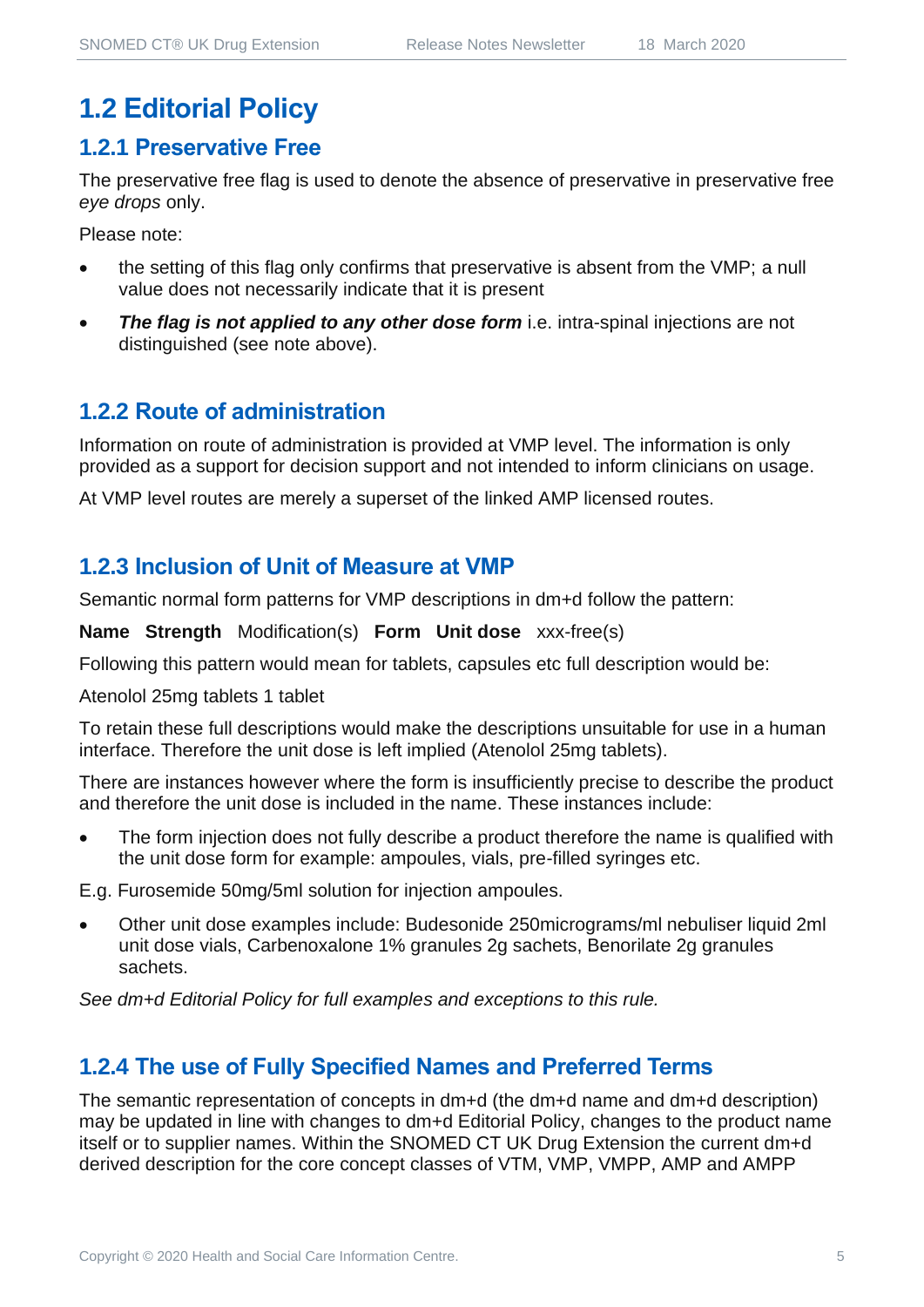becomes the Preferred Term so a change to the dm+d terms would cause the Preferred Term to be updated.

Fully Specified Names in SNOMED CT will generally remain unchanged<sup>3</sup>. The differences in Editorial policies between SNOMED CT and dm+d mean that there will be instances where there is a mismatch between the Preferred Term and the Fully Specified Name.

#### **1.2.5 Mechanisms for specifying Descriptions for use in the UK Edition of SNOMED CT- Realm Language Refsets**

A combination of factors such as professional preference, clinical safety & data schema conformance require the use of some supplementary mechanism for Specifying SNOMED CT Descriptions applicable to the UK Edition of SNOMED CT.

From the October 2011 UK Edition, in RF1 an NHS Realm Description Subset was published. With the deprecation of RF1 this is replaced by the National Health Service realm language reference set published in two parts. The "Pharmacy part" as published in the SNOMED CT UK Drug extension and its 'Clinical part' partner in the UK Extension. Together these two encompass the entire SNOMED CT description content and identifies the preferred term to be used in the NHS realm for all SNOMED CT concepts.

In RF2 the refset can be found in the location Refset\Language. National Health Service realm language reference set (pharmacy part) refset ID 999000691000001104 National Health Service realm language reference set (clinical part) refset ID 999001261000000100

#### **1.2.6 Concept Status in dm+d vs Concept status in SNOMED CT**

Where concepts are created in dm+d and an identifier from the SNOMED CT International Release is not available at that time a SNOMED CT UK Drug Extension identifier is allocated. This is released in the dm+d XML data.

When the dm+d concepts are subsequently used to create the SNOMED CT UK Drug Extension it may be that the dm+d derived concept is determined to be a duplicate of a concept now available in the SNOMED CT International Release. In these instances the dm+d derived concept is given a retired status with a relationship to the SNOMED CT International Release concept. In the XML data the dm+d derived concept may remain valid with its original identifier for some time.

There may be instances where a SNOMED CT identifier from the International Release has been allocated to a concept within dm+d and this is subsequently discovered to be inappropriate for the dm+d concept. In this instance the SNOMED CT identifier from the International Release will appear in the dm+d XML format data as a previous identifier.

<sup>&</sup>lt;sup>3</sup> From the SNOMED CT Technical Reference Guide for the FullySpecifiedName:

Changes in presentation such as changed capitalization, punctuation, spelling or revision due to changes in agreed presentation style are permitted as long as they do not change the specified meaning of the Concept. Some changes to the semantic type shown in parentheses at the end of the FullySpecifiedName may also be considered minor changes if the change in hierarchy does not alter the Concept's meaning.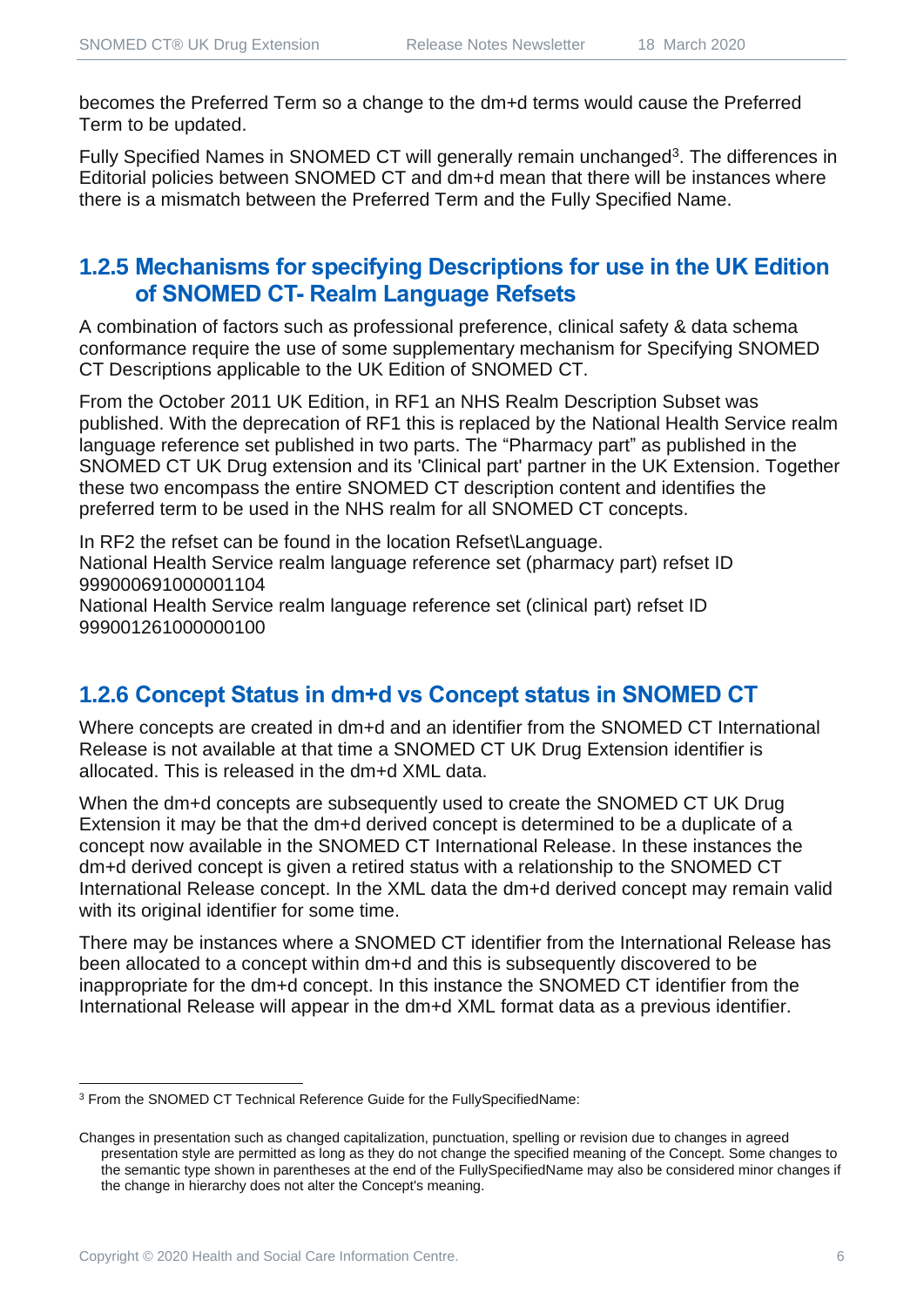These identifiers from the International Release will appear in the SNOMED CT UK Drug Extension with a status of current.

## **1.3 Specific Products**

## **1.3.1 Morphine and Tramadol modified release products**

Because there are no pharmacopoeial standards for oral modified release preparations 12 and 24 hour modified release morphine products are not distinguished at VMP level in dm+d. The same applies to the modified release tramadol products.

Two subsets are provided with the SNOMED CT release distinguishing related AMPs according to current licensed indications. For products where licensed indications are not available, for example, where wholesalers may provide products from several manufacturers and SPCs are not available these products will not be included in the 12 and 24 hour modified release subsets.

Explanation of how these subsets can be utilised within a prescribing framework can be found in the Secondary Care Implementation Guidance, in the 'Implementation Guidance' section of the [dm+d website.](https://www.nhsbsa.nhs.uk/pharmacies-gp-practices-and-appliance-contractors/dictionary-medicines-and-devices-dmd)

#### **1.3.2 Valproic acid vs valproate semisodium**

We have taken advice and clinically the active moiety for these products is the same and so they are not differentiated at VMP level. The two brands available have different indications so it may be necessary for the prescriber to specify the brand required to ensure they are prescribing within the details of the product license.

This may be an issue for other products such as cyproterone acetate where two brands exist with different indications for use.

#### **1.3.3 Concentrate and 'High Strength' Morphine and Methadone**

dm+d does not identify concentrate or 'high strength' morphine or methadone products as such in the VMP term. Consideration should be given to how these products are displayed in picking lists to reduce the risk of mis-selection where multiple strengths are available.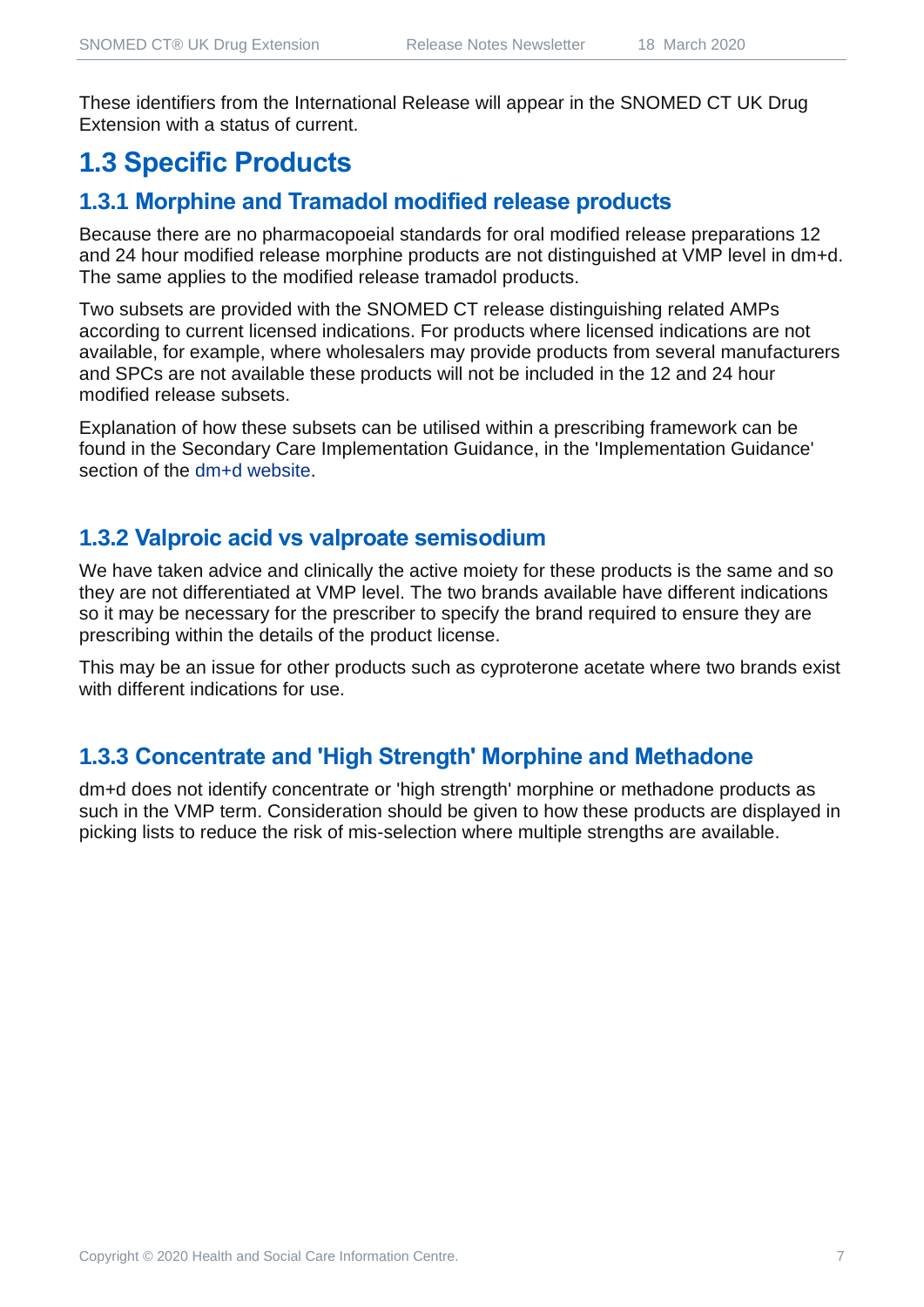## **1.4.1 Duplicated SNOMED IDs**

It is a basic principle of terminology that concept identifiers should not be reused. Due to a process error in 2006 a small number of SNOMED IDs were issued twice in dm+d. The concepts bearing these duplicated identifiers have all been invalidated and license holders were notified at the time. However it is recognised that since that time a number of new licenses have been issued and so a list of the duplicated identifiers and the terms is provided here for information.

| ID                                  | dmd_name                                                                                               | conceptType |
|-------------------------------------|--------------------------------------------------------------------------------------------------------|-------------|
| 9854411000001103                    | Smartflow drainable night drainage bag NB2 2litre, AMPP<br>120cm tube (Manfred Sauer UK Ltd) 10 device |             |
|                                     | 9854411000001103 Medium chain triglycerides - invalid                                                  | <b>VTM</b>  |
|                                     | 9854511000001104 Calcium + Magnesium                                                                   | <b>VTM</b>  |
|                                     | 9854511000001104 Gel-X tablets (Oakmed Ltd)                                                            | AMP         |
|                                     | 9854611000001100 Ostomy discharge solidifying agents 140 tablet                                        | <b>VMPP</b> |
| 9854611000001100 llchthammol + Zinc |                                                                                                        | <b>VTM</b>  |
| 9854711000001109                    | Gel-X tablets (Oakmed Ltd) 140 tablet                                                                  | <b>AMPP</b> |
| 9854711000001109                    | Amiloride + Cyclopenthiazide - invalid                                                                 | <b>VTM</b>  |
| 9854911000001106                    | Meglumine amidotrizoate + Sodium amidotrizoate<br>- invalid                                            | <b>VTM</b>  |
|                                     | 9854911000001106  International normalised ratio testing strips 24 strip VMPP                          |             |

#### **1.4.2 Subset Information**

Information relating to the scope and status of subsets contained in the SNOMED CT UK Drug Extension can now be found at the [Data Dictionary for Care \(DD4C\).](https://dd4c.digital.nhs.uk/dd4c/)

#### **1.4.3 RF2 module dependency**

Several back-dated changes were made to the module dependency reference set (900000000000534007) in the release of 1 April 2017.

Modules effective as at 2016-12-07 and 2017-01-04 that are stated incorrectly as being dependent on modules effective as at 2016-01-31 or 2016-04-01 have had those target effective times corrected to 2016-07-31 or 2016-10-01 respectively.

For effective times 2006-05-01 onwards, dates representing the dependency of the SNOMED CT United Kingdom Edition reference set module (999000031000000106) on the SNOMED CT United Kingdom drug extension module (999000011000001104) have been updated to align with the dates representing the dependency of the SNOMED CT United Kingdom Edition module (999000041000000102) on the SNOMED CT United Kingdom drug extension module (999000011000001104).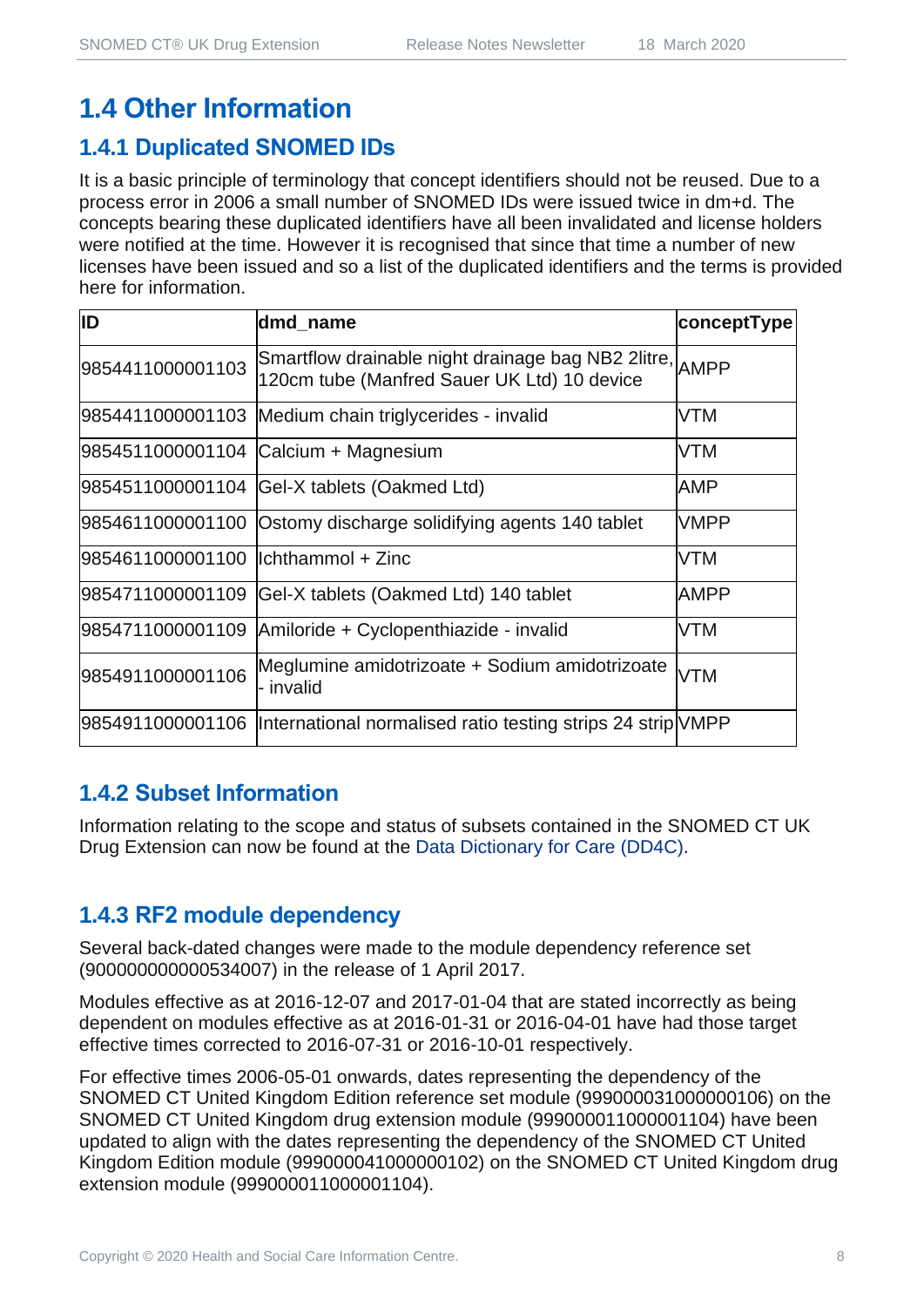For effective times before 2011-04-01, dates representing dependency on the SNOMED CT model component module (900000000000012004) have been updated to align with the single effective date (2002-01-31) of the model component module which remained unchanged during that period.

For effective times before 2004-01-31, in the release of 1 April 2017, dependencies were exhaustively represented. These included the missing immediate dependencies of the SNOMED CT United Kingdom drug extension module (999000011000001104) and of the SNOMED CT United Kingdom drug extension reference set module (999000021000001108) during that period. In the release of 1 April 2018, all dependency entries effective before 2004-01-31 were removed to reflect the SNOMED CT United Kingdom Edition baseline effective time of 2004-01-31.

#### **1.4.4 RF2 association references**

In the release of 21 March 2018, references in the WAS A association reference set (900000000000528000) to an unreleased component (reference effective as at 2015-04-02 and inactivated 2015-04-29) were removed.

In the release of 1 April 2018, references in the MOVED FROM association reference set (900000000000525002) effective as at 2010-03-10, but with a target component effective from 2010-04-01, have had the effective time corrected to 2010-04-01.

In the release of 4 September 2019, NHS Digital released a new dm+d specific association reference set:

• 10991000001109|NHS dictionary of medicines and devices association type reference set|

This refset provides a link between Inactive SNOMED CT concepts that are still in use in dm+d and their Active replacement in the SNOMED CT UK drug Extension release.

#### **1.4.5 NHS dm+d (dictionary of medicines and devices) realm language reference set**

In October 2019 NHS Digital stated it was their intent to withdraw the NHS dm+d (dictionary of medicines and devices) realm language reference set in April 2020:

• 999000671000001103 |National Health Service dictionary of medicines and devices realm language reference set (foundation metadata concept)|

The Pharmacy Terminology Team at NHS Digital believe this language reference set no longer serves a useful purpose and has been fully superseded by the NHS realm language reference set (pharmacy part):

• 999000691000001104 |National Health Service realm language reference set (pharmacy part) (foundation metadata concept)|

In the absence of any substantive objections this change will be actioned in the April 2020 SNOMED CT UK Drug Extension data.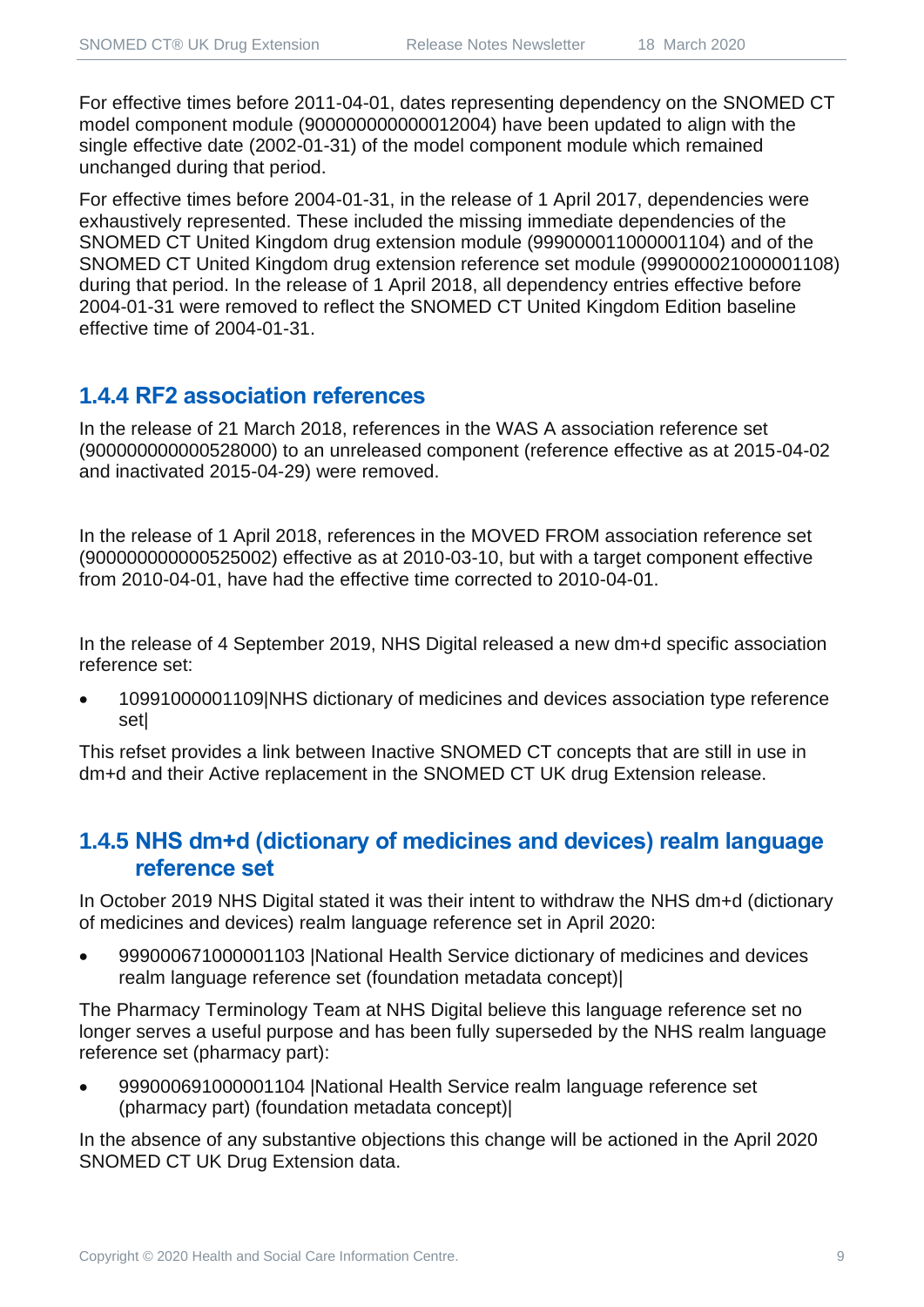## **1.5 Work in Progress**

## **1.5.1 Medical Devices Dictionary (MDD)**

Work is in progress on expanding the population of medical devices in dm+d.

Currently only those devices reimbursable in Primary Care (appliances) are routinely populated in MDD. Work on the MDD will potentially impact on these appliances with respect to more appliances being described at VMP level and some change in textual descriptions.

More information will be provided as it comes available.